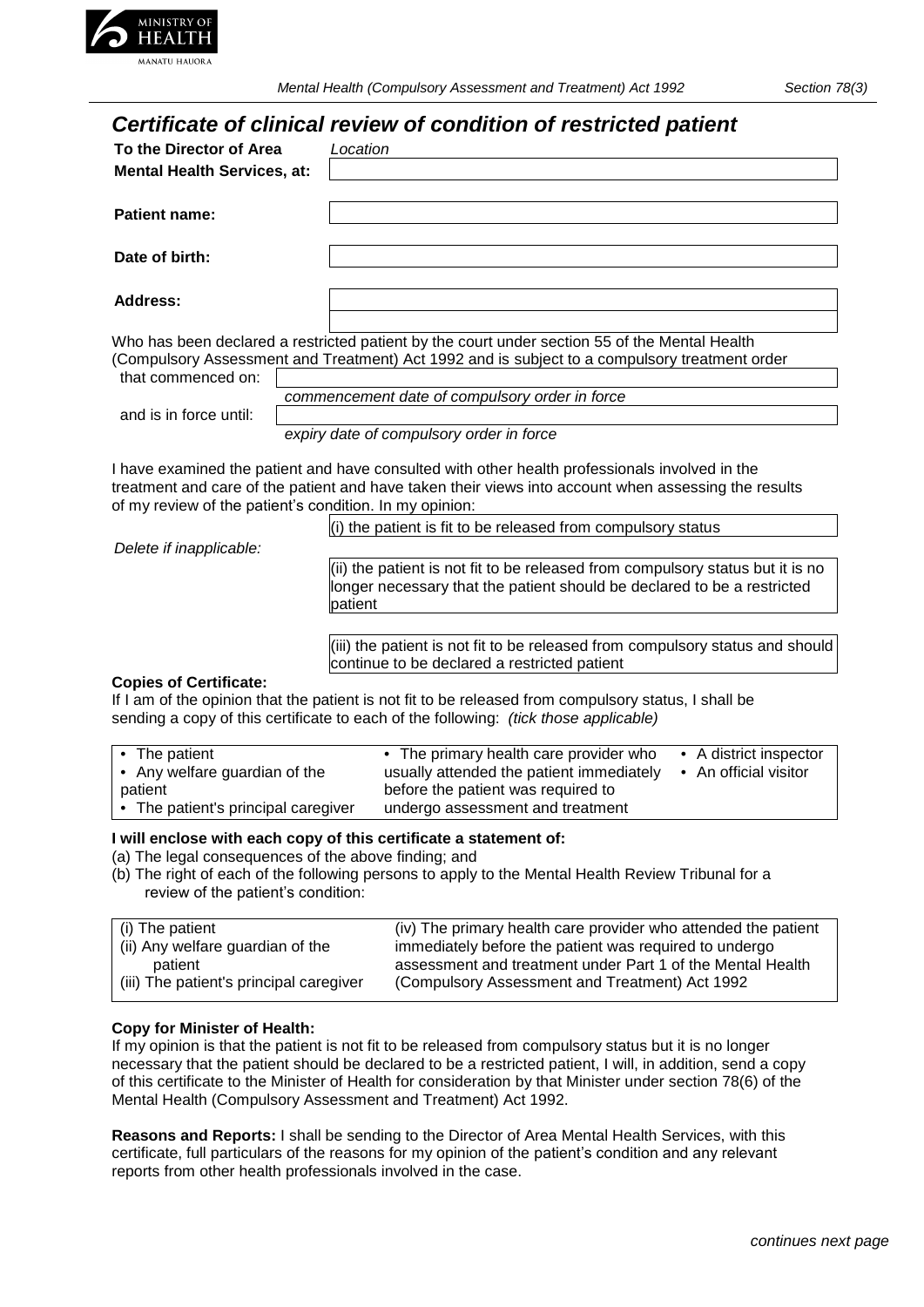

*\_\_\_\_\_\_\_\_\_\_\_\_\_\_\_\_\_\_\_\_\_\_\_\_\_\_\_\_\_\_\_\_\_\_\_\_\_\_\_\_\_\_\_\_\_\_\_\_\_\_\_\_\_\_\_\_\_\_\_\_\_\_\_\_\_\_\_\_\_\_\_\_\_\_\_\_\_\_\_\_\_\_\_\_\_\_\_\_\_\_\_\_\_\_\_\_\_\_\_\_\_\_\_\_\_\_\_\_\_\_\_\_\_*

| This certificate is issued by:                |                                                                |      |
|-----------------------------------------------|----------------------------------------------------------------|------|
|                                               | Business address and telephone number of responsible clinician |      |
| Address:                                      |                                                                |      |
|                                               |                                                                |      |
|                                               |                                                                | Date |
| <b>Signature of responsible</b><br>clinician: |                                                                |      |

## *Statement of legal consequences of findings set out in certificate of clinical review and*

## *Statement of right to apply to Review Tribunal*

#### **Legal consequences**

If, on a clinical review under section 78 of the Mental Health (Compulsory Assessment and Treatment) Act 1992 of the condition of a restricted patient, the responsible clinician is of the opinion that **the patient is fit to be released from compulsory status**, the Director of Mental Health will either—

- a) direct that the patient be released from that status forthwith; or
- b) apply to the Review Tribunal for a review of the patient's condition.

If, on the clinical review, the responsible clinician is of the opinion that **the patient is not fit to be released from compulsory status but it is no longer necessary that the patient should be declared to be a restricted patient**, a copy of this certificate will be sent to the Minister of Health for consideration by that Minister under section 78(6) of the Mental Health (Compulsory Assessment and Treatment) Act 1992.

The Minister of Health will, after consultation with the Attorney-General, either—

- a) revoke the declaration that the patient shall be a restricted patient; or
- b) apply to the Review Tribunal for a review of the patient's condition.

If, on the clinical review, the responsible clinician is of the opinion that **the patient is not fit to be released from compulsory status and should continue to be declared to be a restricted patient**, the patient will continue to be detained as a restricted patient.

### **Application to Review Tribunal**

There is however a further step that may be taken.

Each of the following persons may apply to the Review Tribunal for a review of the patient's condition:

- a) the patient:
- b) any welfare guardian of the patient:
- c) the patient's principal caregiver:
- d) the primary health care provider who usually attended the patient immediately before the patient was required to undergo assessment and treatment under Part 1 of the Mental Health (Compulsory Assessment and Treatment) Act 1992.

If any such person wishes to apply to the Review Tribunal, that person may seek help from—

- a) a district inspector:
- b) an official visitor:
- c) his or her lawyer:
- d) the patient's responsible clinician:
- e) a patient advocate (if one is available).

#### **Steps to be taken by district inspector**

The district inspector who receives a copy of this certificate (or an official visitor acting under an arrangement with that district inspector) must—